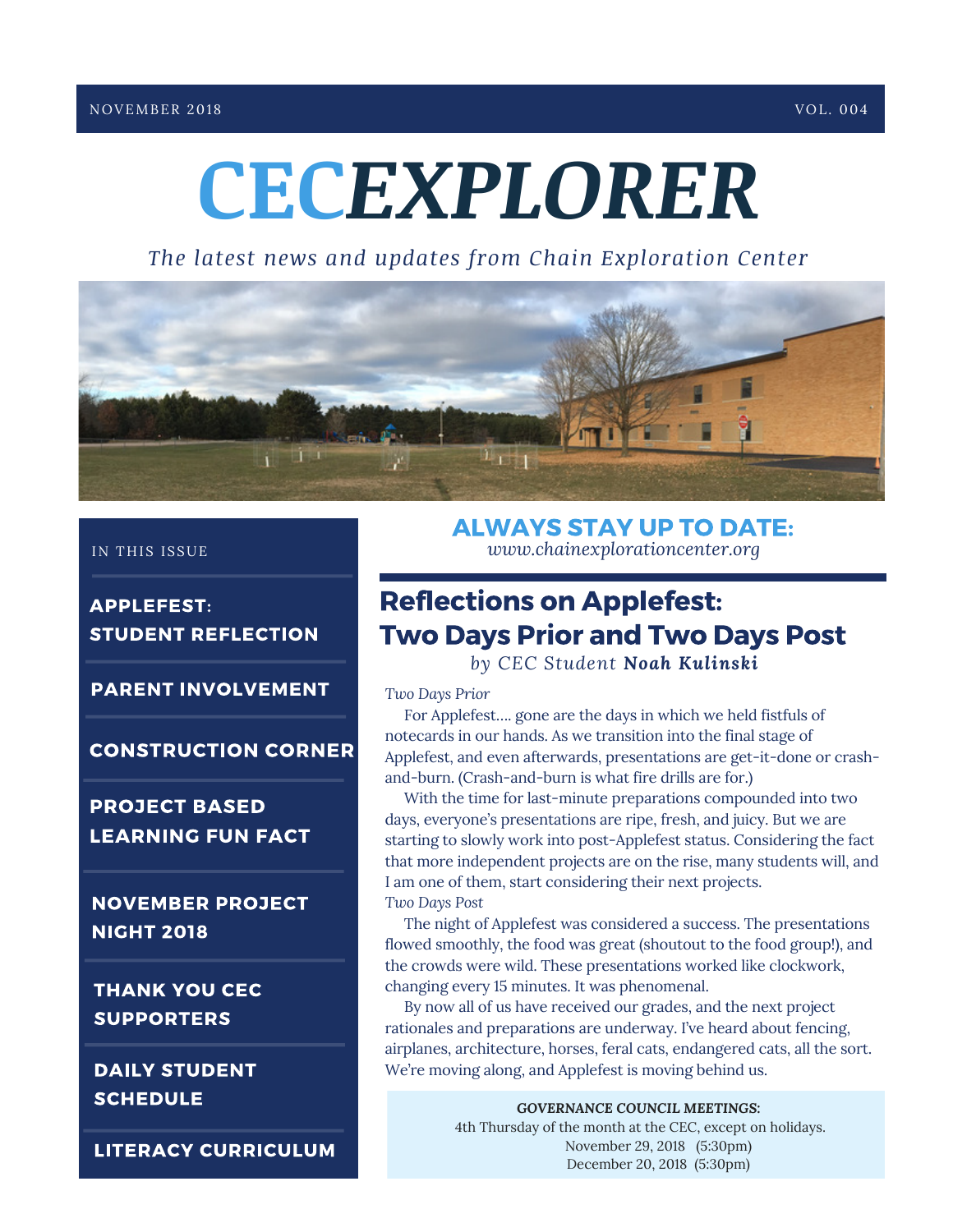# **Parent Involvement**<br>Looking towards the future!!!

There will be many parent volunteer opportunities in the near future in areas like fundraising, grant writing, and community outreach. Please keep an eye out for future communication regarding volunteer opportunities. Visit **www.chainexplorationcenter.org** to stay up to date and informed! The website calendar is updated regularly.

#### **Construction Corner:**

The CEC is getting <sup>a</sup> school store!

Fourth grade students from Mrs. Ristow's math class have been working on designing <sup>a</sup> brand new school store. The store will be located in its own room off the the first floor corridor, across from the main office. The new counters and merchandise displays are in the process of being ordered. The room will also feature <sup>a</sup> green wall that can act as <sup>a</sup> 'green screen' for future video productions.



Students are also working hard on making the CEC rooms their own. A mural has been going up in the corridor outside the big study room, and other walls of the school serve as pin up space for project ideas and as a way to display completed work. Stop by and take a look at all the changes!

#### **Project Based Learning**  $Did$  you know?

**Myth:** PBL is the same as "making something," "hands-on learning" or "doing an activity."

**Fact Check:** PBL is often focused on creating physical artifacts, but the artifacts are not as important as the intellectually challenging tasks that led to them. For example, it's not truly PBL if students are simply making a collage about a story, constructing a model of the Egyptian pyramids, or analyzing water samples from a lake. These artifacts and activities could be part of a rigorous project if they help students meet a complex challenge and address a *Driving Question*. And not all "projects" involve creating a physical product. A broad definition of PBL includes projects in which students solve a complex problem and defend their solution in an oral presentation or in writing. *from www.edutopia.org*

#### **November Project Night 2018**

## **Student Recollections**

*by CEC Students Lily and Danny Cichy*

The students recently had our project presentation night. All the students researched for six weeks, then shared models, trifolds, or slideshows. Everyone had a great presentation!

During the project, we learned how to contact live sources, become more independent, and creatively present our learning. This time we picked our own topics. We were excited to research something that was our interest.

Every afternoon was busy with students reading, writing, and learning. We are proud of our work and are excited for our next project!

CEC students work on the corridor mural.